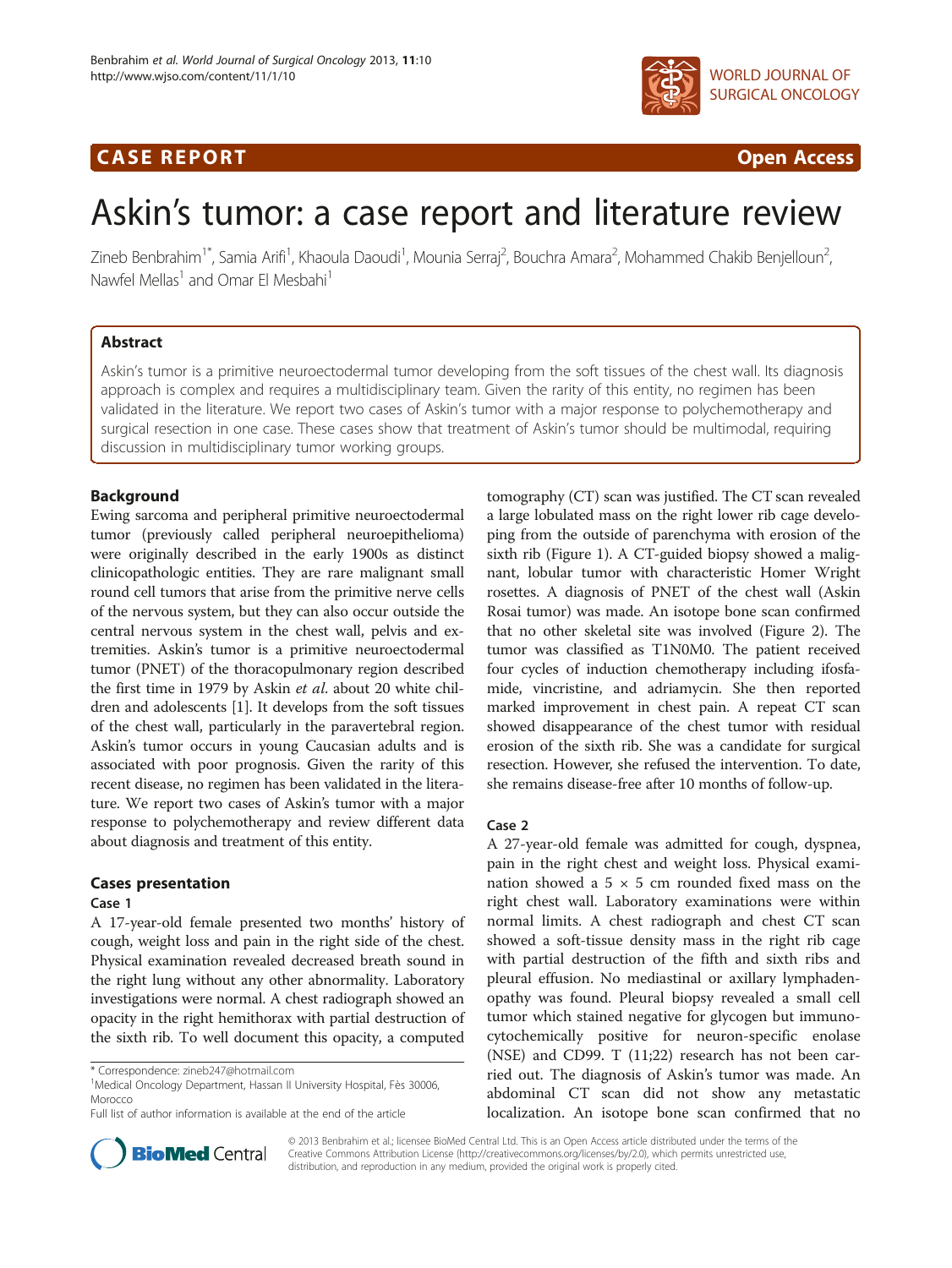<span id="page-1-0"></span>

Figure 1 Large mass on the right lower rib cage developing from the outside of parenchyma.



Figure 2 Bone scan showing a hyperfixation of the sixth rib.

other skeletal site was involved. The tumor was classified as T2N0M0. After four cycles of chemotherapy of doxorubicin and cyclophosphamide, we observed a major clinical and radiological regression of the soft tissue mass. The primary tumor was resected, including the fifth and sixth ribs. Histology revealed residual microscopic tumor compatible with primitive neuroectodermal tumor. The patient received six courses of adjuvant chemotherapy. To date, she remains disease-free, with no evidence of recurrence after three years of follow-up.

# **Discussion**

Ewing sarcoma (ES) and peripheral primitive neuroectodermal tumor (PNET) were originally described as distinct clinicopathologic entities: in 1918, Stout described a tumor of the ulnar nerve composed of small round cells focally arranged as rosettes; this entity was subsequently designated neuroepithelioma, and then PNET [[2\]](#page-2-0). Later, in 1921, ES was described as an undifferentiated tumor involving the diaphysis of long bones. It was also reported to arise in soft tissue (extraosseous ES) [\[3](#page-2-0)]. Nevertheless, it has become clear, over the last three decades, that these entities comprise the same spectrum of neoplastic diseases known as the Ewing sarcoma family of tumors (EFT), which also includes malignant small cell tumor of the chest wall and atypical ES. ES of the chest wall were originally reported by Askin et al. in 1979 in 20 white children and adolescents (average age, 14 years) [[1\]](#page-2-0). Since then, PNETs within the thoracopulmonary region have been termed Askin tumors. This is a rare disease in the pediatric group, and even rarer in adults. Caucasian ethnic group is clearly predominant [[4](#page-2-0)]. It is presented as a painful wall mass, often associated with dyspnea, cough, weight loss, Horner's syndrome, or regional lymphadenopathy. A chest wall soft-tissue density mass, sometimes associated with rib erosion and/or pleural effusion, is the commonest radiographic manifestation [[5](#page-2-0)]. The most important role of the CT scan is to confirm the presence of a solid chest wall and to demonstrate their possible intrathoracic extension and/or direct lung invasion [[5,6](#page-2-0)]. Magnetic resonance imaging (MRI) findings of Askin tumors have been described as heterogeneous softtissue masses with a moderate to high signal intensity on T1-weighted images, greater than skeletal muscle, and high signal intensity on T2-weighted images [\[5,6\]](#page-2-0).

Histological examination shows an undifferentiated sarcomatous tissue small round cell with scant eosinophilic cytoplasm, high nuclear/cytoplasmic ratio, small single nucleoli, and a high mitotic rate. Morphologically, these features are similar to that of other small round cell tumors involving bone and soft tissue, including lymphoma, small cell osteosarcoma, mesenchymal chondrosarcoma, dedifferentiated synovial sarcoma, desmoplastic small round cell tumors, rhabdomyosarcoma and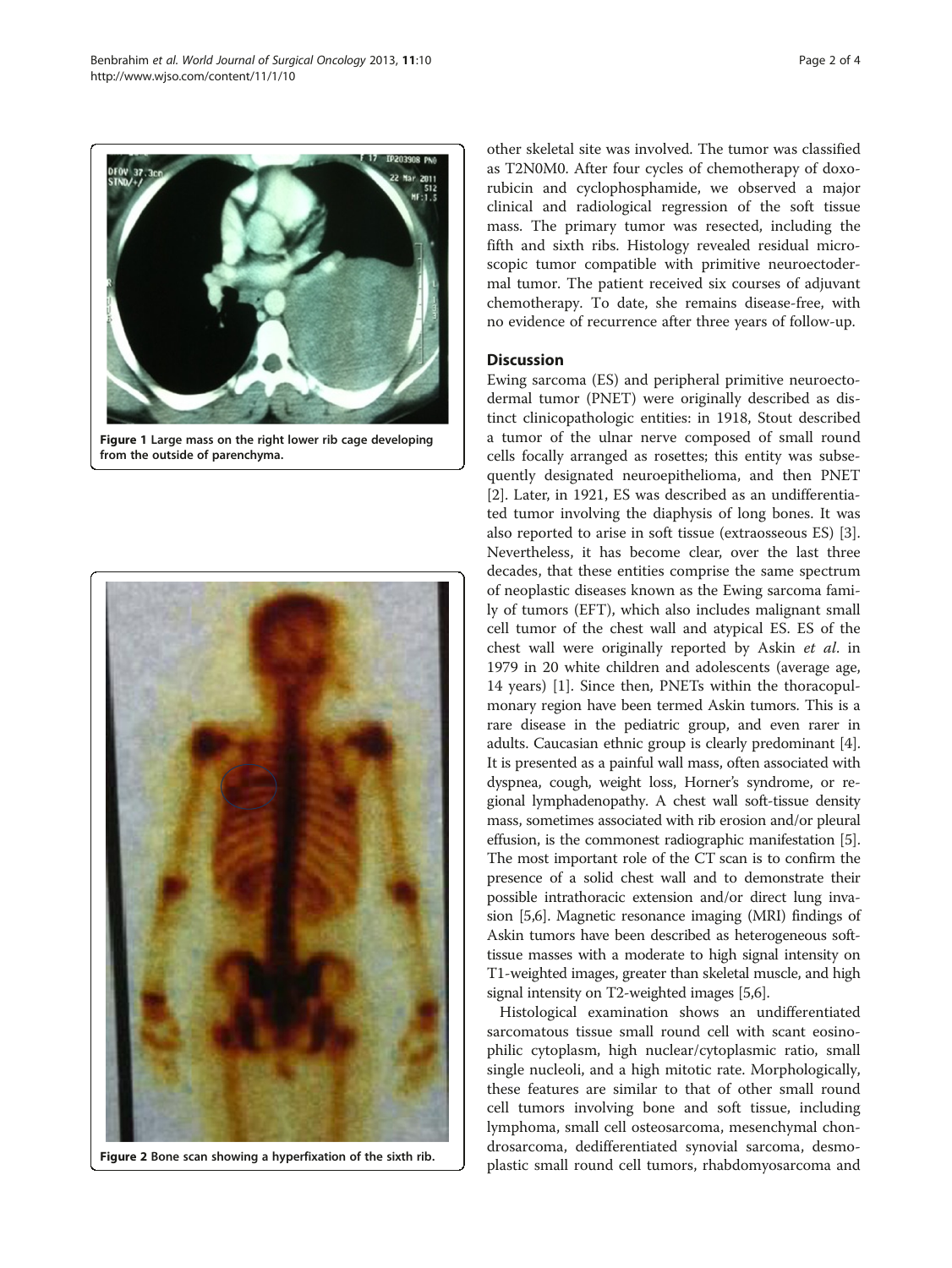<span id="page-2-0"></span>medulloblastoma. As a group, these tumors cause difficult diagnostic problems when examined by light microscopy alone. Although no routinely used immunohistochemical stain can positively distinguish EFT from other undifferentiated tumors, the majority of EFT expresses high levels of a cell surface glycoprotein (designated CD99, MIC2 surface antigen or p30/32MIC2) that is encoded by the CD99 (MIC2X) gene. Another new potential immunohistochemical marker for EFT is NKX2.2, the protein product of the NKX2-2 gene [7].

Cytogenetic or molecular genetic studies looking for particular chromosomal translocations t (11; 22) (q24; q12) and/or their fusion transcripts are usually required to secure the diagnosis [5]. However, it raises the question of its relationship with ES, which presents a similar translocation. Marina et al. suggested the following criteria to retain the diagnostic of Askin's tumor [8,9]:

- development of the tumor from a peripheral nerve;
- identification of Homer-Wright rosettes;
- expression of NSE and Leu-7;
- existence of cytoplasmic neurosecretory granules and microtubules
- $\bullet$  identification of t (11; 22) (q24; q12);
- detection of proto-oncogenes (N-myc, C-myb, C-ets-1);
- activity of neurotransmitter biosynthetic enzymes (tyrosine hydroxylase, dopamine B hydroxylase and acetylcholine transferase).

Given the rarity and the recent individualization of this disease, no regimen has been validated in the literature. In contrast to extraosseous osteogenic sarcomas when management follows the principles established for soft-tissue tumors rather than primary bone tumors, ES is treated in the same multidisciplinary manner regardless of whether it arises in bone or soft tissue. Treatment includes radical surgical resection, neoadjuvant and adjuvant chemotherapy and radiation [[10](#page-3-0)]. Most clinical centers performing intensive chemotherapy are reporting long-term survival rates between 60 and 70%, suggesting that ES is sensitive to anticancer agents. Current protocols of chemotherapy are based on a combination of two to six anticancer drugs, which are continued after locoregional treatment for up to twelve months [\[11\]](#page-3-0). These drugs include doxorubicin, actinomycin D, cyclophosphamide, ifosfamide, vincristine, etoposide, busulfan, melphalan and carboplatin. The most classic associations are: VACA (vincristine, doxorubicin, cyclophosphamide, actinomycin), VAIA (replacing cyclophosphamide with ifosfamide), EVAIA (addition of etoposide to VAIA) and finally VIDE (vincristine, ifosfamide, doxorubicin, etoposide) [[12](#page-3-0)].

Used radiotherapy doses vary between 50 and 60 Gy. The prognosis of Askin's tumor is very poor. Askin reported that 14 of 18 patients with known prognosis died four to forty-four months after diagnosis, and the mean survival period was eight months [[13](#page-3-0)]. Local recurrences are very common. Furthermore, metastases are already present at diagnosis in 10% of cases [\[14\]](#page-3-0).

#### Conclusion

In summary, we experienced two cases of Askin's tumor with a major response to polychemotherapy. These cases show that treatment of Askin's tumor should be multimodal. Discussion in multidisciplinary tumor working groups is indeed warranted.

### Consent

Written informed consents were obtained from the patients for publication of this case report. A copy of the written consent is available for review by the journal's Editor-in-Chief.

#### Competing interests

The authors declare that they have no competing interests.

#### Authors' contributions

The work presented here was carried out in collaboration between all authors. ZB, KD and SA analyzed the data and wrote the manuscript. MS, BA and MCB have been involved in the acquisition of clinical data. NM and OE participated in reviewing the scientific literature and contributed to the final version of the manuscript. All authors read and approved the final manuscript.

#### Author details

<sup>1</sup> Medical Oncology Department, Hassan II University Hospital, Fès 30006 Morocco. <sup>2</sup> Service of Pneumology, Hassan II University Hospital, Fès 30006, Morocco.

Received: 4 May 2012 Accepted: 24 November 2012 Published: 22 January 2013

#### References

- Askin FB, Rosai J, Sibley RK, Dehner LP, Mc Alister WH: Malignant small cell tumour of the thoracopulmonary region in childhood: a distinctive clinicopathologic entity of uncertain histogenesis. Cancer 1979, 43:2438–2451.
- 2. Jaffe R, Santamaria M, Yunis EJ, Tannery NH, Jr Agostini RM, Medina J, Goodman M: The neuroectodermal tumor of bone. Am J Surg Pathol 1984, 8:885–898.
- 3. Angervall L, Enzinger FM: Extraskeletal neoplasm resembling Ewing's sarcoma. Cancer 1975, 36:240–251.
- 4. Laskar S, Nair C, Mallik S, Bahl G, Pai S, Shet T: Prognostic factors and outcome in Askin-Rosai tumor: a review of 104 patients. Int J Radiat Oncol Biol Phys 2011, 79:202–207.
- Sabati JM, Franquet T, Parellada JA, Monill JM, Oliva E: Malignant neuroectodermal tumour of the chest wall (Askin tumour): CT and MR findings in eight patients. Clinical Radiology 1994, 49:634-638.
- 6. Winer-Muram HT, Kaufman WH, Gronemeyer SA, Gregory JS: Primitive neuroectodermal tumors of the chest wall (Askin tumors). CT and MR findings. Am J Res 1985, 145:517–520.
- 7. Roessner A, Mittler U, Röse I, Radig K, Grote H: Pathology of Ewing sarcoma. Pathologe 1996, 17:6–17.
- Contesso G, Llombart-Bosch A, Terrier P, Peydro-Olaya A, Henry-Amar M, Oberlin O, Habrand JL, Dubousset J, Tursz T, Spielmann M, Genin J, Sarrazin D: Does malignant small round cell tumor of the thoracopulmonary region (Askin tumor) constitute a clinicopathologic entity? Cancer 1992, 69:1012–1020.
- 9. Marina NM, Etcubanas E, Parman DM, Bowman LC, Green A: Peripheral primitive neuro ectodermal tumor (peripheral neuro-epithelioma) In: children: a review of the St Jude experience and controversies in diagnosis and management. Cancer 1989, 64:1952–1960.